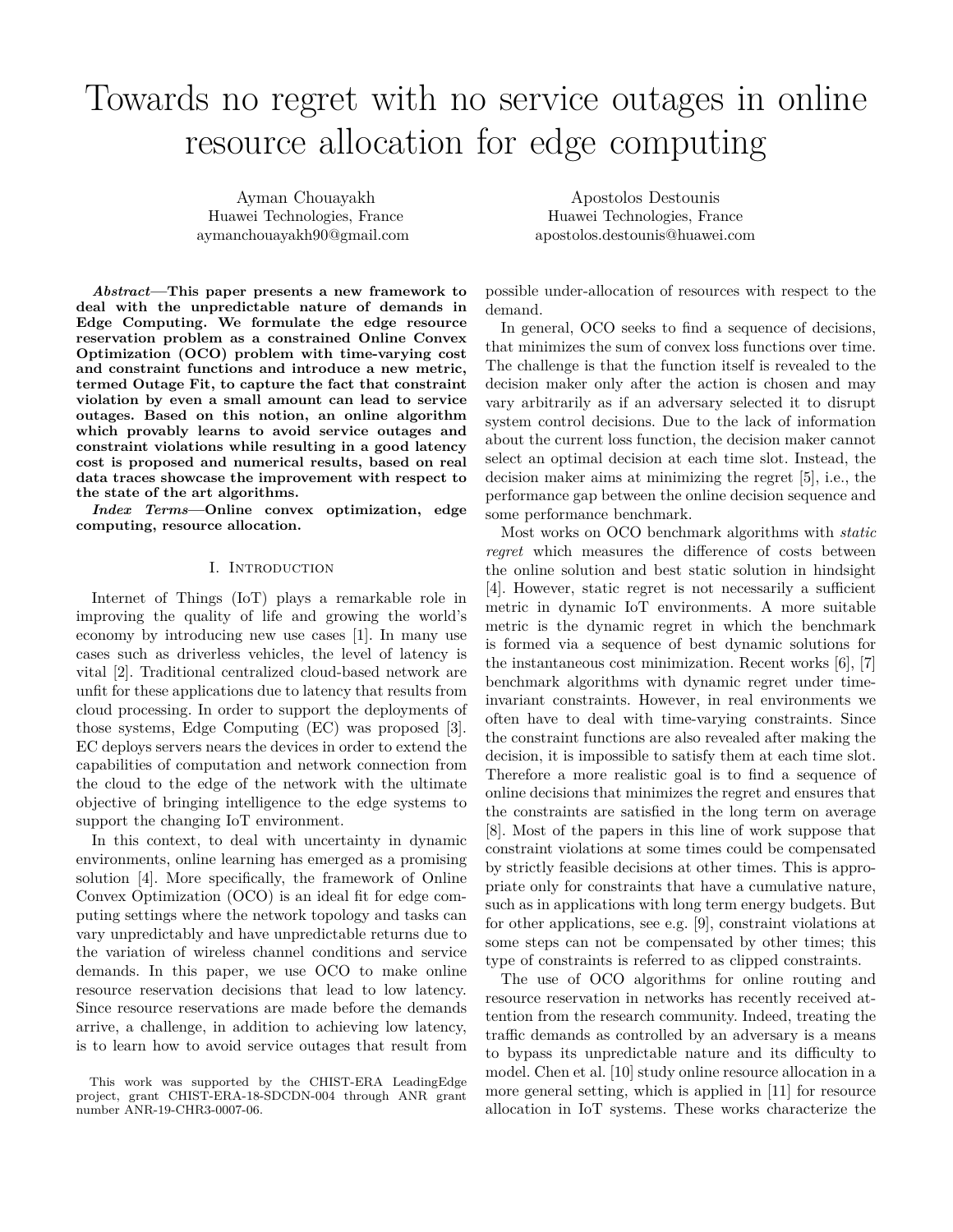static and dynamic regret, as well as constraint violations, under the model that underprovisioning at some time instances can be compensated by overprovisioning in other time instances. A similar setting is examined in [12] for CPU and memory reservations in a cloud server, where the cloud resource reservations must satisfy a time-average constraint for violations (as opposed to instantaneous ones). Finally, Donassolo et al. [13] focus on the migration of the components of fog computing tasks and compare multiple service migration algorithms.

The present paper studies a framework with clipped time-varying constraints and provides new guarantees for constraint violations by introducing a new metric termed *Outage Fit*. The intuition behind this new metric is that most of the existing metrics that capture constraint violations in the literature are not sufficient: we may have good performances with respect to those metrics even when constraints are violated at each time slot; see Section IV for more details. Relative to existing works, the main contributions of this paper are:

- 1) We formulate online edge resource reservation as a constrained online convex problem with timevarying costs and constraints, by defining the delays resulting from a resource allocation decision from queueing-theoretic models. Contrary to prior work, the constraints should be satisfied at every time instance, and underprovisioning cannot be compensated by later overprovisioning.
- 2) We introduce a new metric called outage fit in order to capture the fact that even small constraint violations can be undesirable as they lead to service outages due to unacceptable long delays caused by overloading some parts of the system.
- 3) We propose an online algorithm that provably learns to avoid service outages and achieve asymptotically zero amount of constraint violations while keeping the "no regret" property for the latency cost of the computation tasks.

# II. System model and Problem Formulation

This section presents the system model and formalizes the resource allocation problem as an OCO problem with constraints.



Figure 1: Illustration of the edge computing framework.

# *A. Model components*

We consider a network composed of a set  $\mathcal{L}(|\mathcal{L}| = L)$ of device locations (LOCs), a set  $\mathcal{B}$  ( $|\mathcal{B}| = B$ ) of Base Stations (BSs), a set  $\mathcal{N}$  ( $|\mathcal{N}| = N$ ) of Edge Servers (ESs) and a remote data center in the cloud. Time is slotted but each slot is long enough to assume that a large number of devices and computing tasks have arrived in its duration. Per time slot *t*, each location *l* has an arrival rate of computing tasks  $d_l^t$ . We make no assumptions on how the computing demands vary, in order to capture the highly dynamic and unpredictable conditions that is envisaged in future IoT and edge computing environments. Devices at location *l* can process computing tasks at rate *c<sup>l</sup>* , while Edge Server *n* can process computation tasks at rate  $c_n$ . The objective is to reserve at the beginning of *t* and for the rest of the duration of the slot, without a prior knowledge of traffic demands and channel conditions, the following resources (see Fig. 1 and Table I):

- Computation tasks from LOC *l* to BS *b*:  $w_{l,b}^t \leq d_l^{\max}$ .
- Computation tasks at LOC *l* to be processed locally:  $w_{l,0}^t \leq c_l$ .
- Computation tasks from BS *b* to be routed to ES *n*:  $z_{b,n}^t \leq \bar{z}_{b,n}.$
- Computation tasks from BS *b* to be routed to the cloud  $z_{b,c}^t \le \bar{z}_{b,c}$ .
- Computation tasks from ES *n* to be rerouted to ES  $m: y_{n,m}^t \leq \bar{y}_{n,m}.$
- Computation tasks from ES *n* to be rerouted to the cloud:  $y_{n,c}^t \leq \bar{y}_{n,m}$ .
- Computation tasks at EC *n* to be processed locally:  $y_{n,n}^t \leq c_n$ .
- Transmission power from LOC *l* to BS *b*:  $p_{l,b}^t \le \bar{p}_{l,b}$ .
- Transmission power from BS *b* to ES *n*:  $p_{b,n}^t \le \bar{p}_{b,n}$ .

In addition, the resource allocation decision must satisfy the following flow conservation constraints

$$
\sum_{l \in \mathcal{L}} w_{l,b}^t \le z_{b,c}^t + \sum_{n \in \mathcal{N}} z_{b,n}^t \forall b \in \mathcal{B}
$$

$$
\sum_{b \in \mathcal{B}} z_{b,n}^t + \sum_{m \in \mathcal{N}_n^{\text{in}}} y_{m,n}^t \le \sum_{m \in \mathcal{N}_n^{\text{out}}} y_{n,m}^t + y_{n,n}^t + y_{n,c}^t \forall n \in \mathcal{N},
$$

where  $\mathcal{N}_n^{\text{in}}$  and  $\mathcal{N}_n^{\text{in}}$  represent the sets of edge servers with in-coming links to edge server *n* and those with out-going links from edge server *n*.

For the rest of the paper, we will denote  $x^t =$  $(\mathbf{w}^t, \mathbf{z}^t, \mathbf{y}^t, \mathbf{p}^t, \mathbf{p}^t)$ <sup>T</sup> be the allocation vector. Then,  $\mathbf{x}^t \in \Omega$ , where the latter set is defined as the set of all allocation vectors with non-negative elements  $x \geq 0$  satisfying the box and flow conservation constraints above.

#### *B. Cost function*

X

The components of the cost are as follows:

•  $c_{l,0}^t(w_{l,0}^t)$ : the mean computation delay of the amount of traffic  $w_{l,0}^t$  processed locally at location *l*. Since we assume that the duration of a slot is large enough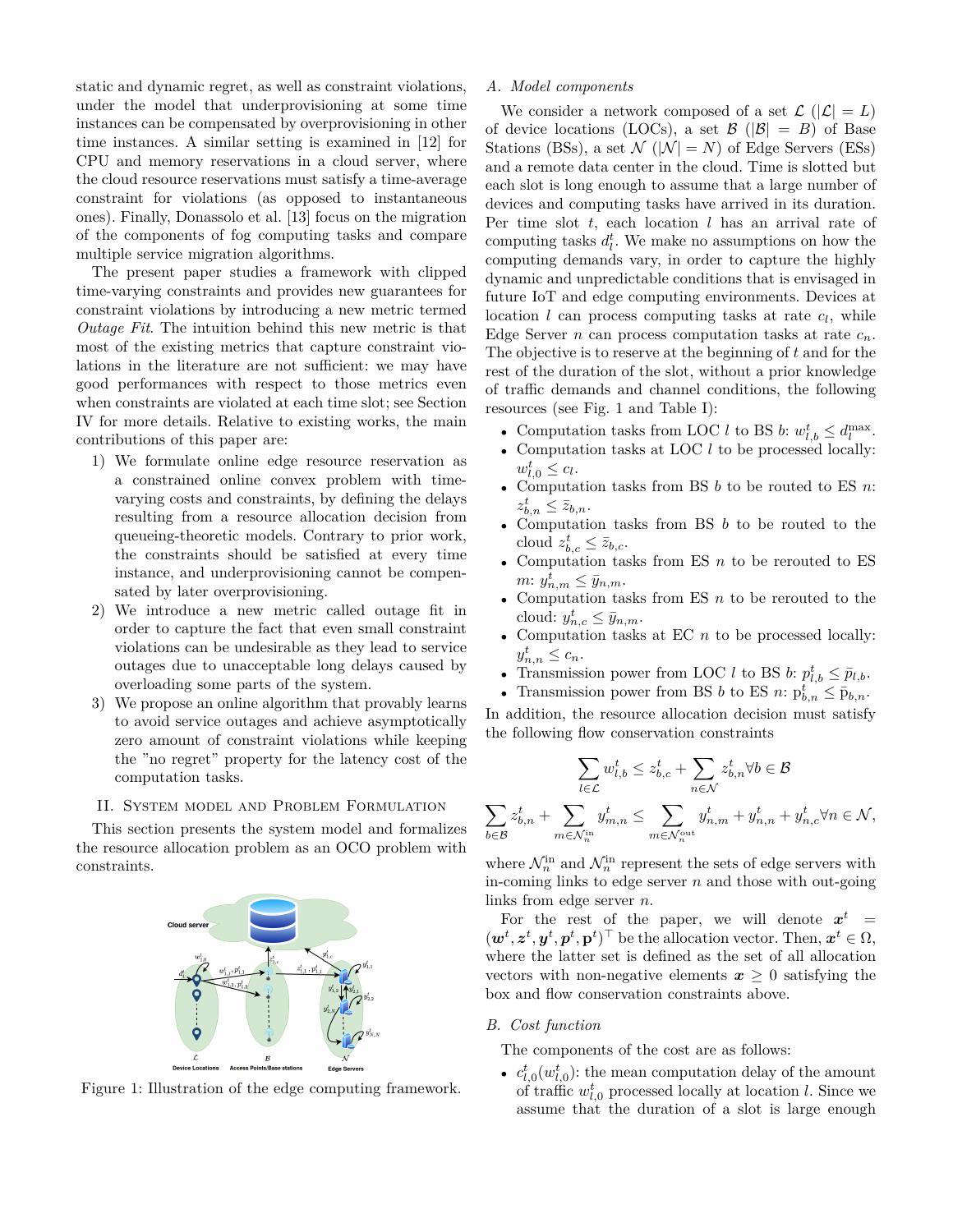for many computation jobs to arrive to the system, these delays can be given by a standard queueing theoretic model as proportional to  $\frac{1}{w_{l,0}^t}$  $w_{l,0}^t/c_l$  $\frac{w_{l,0}/c_l}{1-w_{l,0}^t/c_l}$ . This is well defined only for  $w_{l,0}^t < c_l$ , thus, we will use the following convex extension for  $c_l \geq w_{l,0}^t$ :

$$
c_{l,0}^t(w_{l,0}^t) = \begin{cases} \frac{1}{c_l - w_{l,0}^t} & , w_{l,0}^t \le (1 - a)c_l\\ \frac{1}{ac_l} + \frac{(w_{l,0}^t - (1 - a)c_l)}{a^2} & , w_{l,b}^t \ge (1 - a)c_l \end{cases}
$$

•  $c_{l,b}^t(w_{l,b}^t, p_{l,b}^t)$ : the transmission delay of the offloaded jobs from location *l* to the base station *b*. Similar to the previous cost, the mean transmission delay of a job is given as  $\frac{1}{R^t_{l,b}}$  $\frac{w_{l,b}^t/R_{l,b}^t}{1-w_{l,b}^t/R_{l,b}^t}$ , where  $R_{l,b}^t$  is the channel capacity between LOC *l* and BS *b*. It is given by  $R_{l,b}^t = b_w \log_2 \left(1 + \alpha_{l,b}^t p_{l,b}^t\right)$ , where  $\alpha_{l,b}^t$  is a parameter that captures interference and noise and  $b_w$  is the system bandwidth. Since the channel can vary unpredictably, we may have that  $R^t_{l,b} > w^t_{l,b}$ , in which cases there will be a service outage due to acceptably high delays (or a flow control mechanism will start dropping jobs to ensure acceptable delays to the rest of the transmitted jobs). We will use the convex extension of this function,  $c_{l,b}^t(w_{l,b}^t, p_{l,b}^t)$  =

$$
\begin{cases} \frac{1}{R_{l,b}^{t} - w_{l,b}^{t}} & , \frac{w_{l,b}^{t}}{R_{l,b}^{t}} \leq (1-a) \\ \frac{1}{aR_{l,b}^{t}} + \frac{\left(w_{l,0}^{t} - (1-a)R_{l,b}^{t}\right)^{2}}{a^{2}} & , \frac{w_{l,b}^{t}}{R_{l,b}^{t}} \geq (1-a) \end{cases}
$$

and handle the service outage caused in cases with overloads with the constraints defined in II.C.

•  $c_{b,n}^t(z_{b,n}^t, p_{b,n}^t)$ : the transmission delay  $z_{b,n}^t$  under the transmission power  $p_{b,n}^t$ . The delay depends on the channel capacity given by  $R^t_{b,n} = b_w \log_2 \left(1 + \frac{1}{2}\right)$  $\alpha_{b,n}^t p_{b,n}^t$ , where  $\alpha_{b,n}^t$  is a parameter that captures noise and channel conditions on the link.

 $c_{b,n}^t(z_{b,n}^t, p_{b,n}^t)$  is similar to  $c_{l,b}^t(w_{l,b}^t, p_{l,b}^t)$ . •  $c_{b,c}^t(z_{b,c}^t)$ : the mean delay of the offloaded traffic  $z_{b,c}^t$ 

- from BS *b* to the cloud. Specifically, as the computation delay is usually negligible for data centers, the latency for cloud offloading is mainly due to the communication delay [11]. Following [14], we suppose that the transmission time to the cloud is given by  $d_{b,c}^t z_{b,c}^t$ , where  $d_{b,c}^t$  denotes the delay of the transmission path from BS *b* to the cloud.  $c_{b,c}^t(z_{b,c}^t) = d_{b,c}^t z_{b,c}^t$
- $c_{n,n}^t(y_{n,n}^t)$ : the mean processing delay of computation demands  $y_{n,n}^t$  at ES *n* is similar to  $c_{l,0}^t(w_{l,0}^t)$  (replacing  $c_l$  by  $c_n$ ,  $c_n$  is the processing capacity of ES *n*).
- $c_{n,c}^t(y_{n,c}^t)$ : the mean delay of the offloaded amount  $y_{n,c}^t$ from ES *n* to the cloud. Similarly to  $c_{b,c}^t(z_{b,c}^t)$ , it cost is given by:  $c_{n,c}^t(y_{n,c}^t) = d_{n,c}^t y_{n,c}^t$

Let  $f^t(x^t)$  be the aggregate cost as a result of the

resource reservation  $x^t$  at slot *t*. It can be written as

$$
f^{t}(\boldsymbol{x}^{t}) := \beta_{1} \sum_{l \in \mathcal{L}} \left( c_{l,0}^{t}(w_{l,0}^{t}) + \sum_{b \in \mathcal{B}} c_{l,b}^{t}(w_{l,b}^{t}, p_{l,b}^{t}) \right) + \beta_{1} \sum_{b \in \mathcal{B}} \left( c_{b,c}^{t}(z_{b,c}^{t}) + \sum_{n \in \mathcal{N}} c_{b,n}^{t}(z_{b,n}, p_{b,n}^{t}) \right) + \beta_{1} \sum_{n \in \mathcal{N}} \left( c_{n,n}^{t}(y_{n,n}^{t}) + c_{n,c}^{t}(y_{n,c}^{t}) \right) + \beta_{2} \left( \sum_{l \in \mathcal{L}, b \in \mathcal{B}} (p_{l,b}^{t})^{2} + \sum_{b \in \mathcal{B}, n \in \mathcal{N}} (p_{b,n}^{t})^{2} \right),
$$

where  $\beta_1$  and  $\beta_2$  are weights that reflect the relative importance of the delay and energy consumption.

# *C. Constraints*

*.*

In addition to minimizing the cost, a good resource allocation decision must also ensure that, first, each of the incoming computation demands will be either served locally or offloaded to the edge/cloud network, that is

$$
g_l^t(\boldsymbol{x}^t) = d_l^t - w_{l,0}^t - \sum_{b \in \mathcal{B}} w_{l,b}^t, \forall l \in \mathcal{L}
$$

and, second, that the rates in the wireless access and channels between the BSs and ESs are enough to carry all the traffic assigned, that is

$$
g_{l,b}^t(w_{l,b}^t, p_{l,b}^t) = w_{l,b}^t - b_w \log_2 \left( 1 + \alpha_{l,b}^t p_{l,b}^t \right), \forall l, b \in \mathcal{L} \times \mathcal{B}
$$
  

$$
g_{b,n}^t(z_{b,n}^t, p_{b,n}^t) = z_{b,n}^t - b_w \log_2 \left( 1 + \alpha_{b,n}^t p_{b,n}^t \right), \forall b, n \in \mathcal{B} \times \mathcal{N}.
$$

Notation in summarized in the following table.

| L                                                                                                        | the set of locations                                                                                      |
|----------------------------------------------------------------------------------------------------------|-----------------------------------------------------------------------------------------------------------|
| B                                                                                                        | the set of base stations                                                                                  |
| N                                                                                                        | the set of edge servers                                                                                   |
| $d_i^t$                                                                                                  | demands of computational tasks at LOC l                                                                   |
| $\frac{\dot{w_{l,0}^{t}}}{w_{l,b}^{t}}$                                                                  | computational tasks from LOC l processed locally                                                          |
|                                                                                                          | computational tasks from LOC $l$ to BS $b$                                                                |
| $\frac{z_{b,n}^t}{z_{b,c}^t}$                                                                            | computational tasks from BS $b$ to be routed to ES $n$                                                    |
|                                                                                                          | computational tasks from BS b to be routed to the                                                         |
|                                                                                                          | cloud server                                                                                              |
| $y_{n,m}^t$                                                                                              | computational tasks from ES $n$ to be routed to ES $m$                                                    |
|                                                                                                          | computational tasks from ES $n$ to the cloud server                                                       |
|                                                                                                          | computational tasks from ES $n$ processed locally                                                         |
| $\frac{\overline{y}_{n,c}^t}{y_{n,n}^t} \ \frac{\overline{y}_{n,n}^t}{p_{l,b}^t} \ \overline{p}_{b,n}^t$ | transmission power from LOC $l$ to BS $b$                                                                 |
|                                                                                                          | transmission power from BS $b$ to ES $n$                                                                  |
|                                                                                                          | $\mathbf{x}^t = (\mathbf{w}^t, \mathbf{z}^t, \mathbf{y}^t, \mathbf{p}^t, \mathbf{p}^t)$ allocation vector |
| $g^t$ (.                                                                                                 | time-varying constraint function                                                                          |
|                                                                                                          | cost function                                                                                             |

Table I: Notations

#### III. Design Objectives

Since the computing requests can vary arbitrarily, we make no assumptions and, instead, treat them if controlled by an adversary who tries to harm the performance of the system. In this setting, meaningful metrics are notions of regret [4], [5], which quantify the performance of the algorithm against a benchmark action and fit, which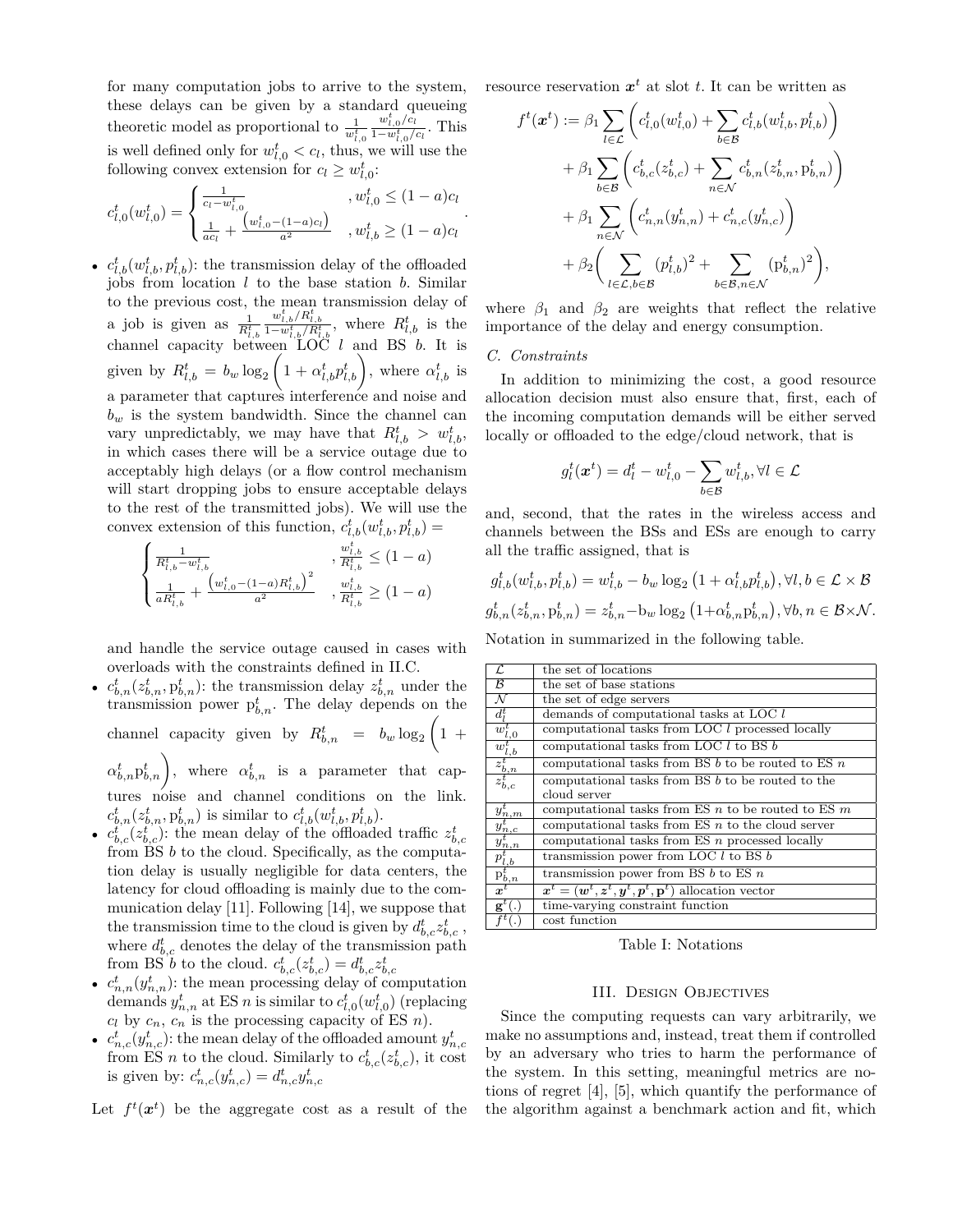quantifies how well the constraints are satisfied. We detail these concepts next.

• **Static regret:** Static regret is adopted as a metric by standard OCO schemes. It measures the difference between the loss incurred by the decisions of an online algorithm and the best static decision in hindsight *x*∗:

$$
\operatorname{Reg}_{s}^{T} = \sum_{t=1}^{T} f^{t}(\boldsymbol{x}^{t}) - \min_{\boldsymbol{x} \in \Omega : \boldsymbol{g}^{t}(\boldsymbol{x}) \leq 0, \forall t} \sum_{t=1}^{T} f^{t}(\boldsymbol{x})
$$

• **Dynamic regret:** Here the performance of the online algorithm is compared to the sequence of best dynamic decisions {*x t* <sup>∗</sup>} for the instantaneous cost minimization, that is:

$$
\operatorname{Reg}_{d}^{T} = \sum_{t=1}^{T} f^{t}(\boldsymbol{x}^{t}) - \sum_{t=1}^{T} \min_{\boldsymbol{x} \in \Omega : \boldsymbol{g}^{t}(\boldsymbol{x}) \leq 0} f^{t}(\boldsymbol{x}) \qquad (1)
$$

The dynamic regret is always larger than the static regret, as the latter is more restricted.

• **Fit:** The fit is introduced to measure the accumulated violation of constraints. In our scenario, for the constraints related to the transmission rates and channel capacities in Sec. III.C, constraint violations from one step can not be compensated by strictly feasible decisions (e.g. overprovisioning) in other steps because the slots last for a relatively long time and a violation leads to a service outage due to overloading some nodes. The most relevant definition of the constraint fit is therefore an extension of the definition in [9] for time varying constraints

$$
\text{Fit}^{\text{T}} := \sum_{t=1}^{T} \sum_{i=1}^{M} [g_i^t(\boldsymbol{x}^t)]^+ \tag{2}
$$

so that these cancellation effects cannot occur.

The goal of online learning in the literature is to obtain algorithms with the "no regret" property, that is algorithms such that the regret and fit scale sublinearly with the horizon *T*. However, in our case, even having  $Fit<sup>T</sup> = o(T)$  does not necessarily reflect a good performance. Indeed, an algorithm may have a fit that is sublinear in *T* but some (or even all) constraints are violated by a small amount at every slot, for example if  $g_i^t(\boldsymbol{x}^t) = \mathcal{O}(1/\log(T))$ . Since a constraint violation even by a small amount leads to service outages due to unacceptable delays, this is clearly an undesirable operating point. We, therefore introduce the corresponding notion of outage fit:

**Definition 1** (Outage Fit)**.** *We define the outage fit of an online resource allocation algorithm as the total number of constraints that have been violated, i.e.*

$$
\text{OutageFit}^T = \sum_{t=1}^T \sum_i \mathbb{1}_{\{g_i^t(x^t) \ge 0\}}
$$

Having an outage fit that is sublinear with *T* would lead to learning to avoid service outages altogether In addition, the fit is still a meaningful performance metric because an algorithm with a good outage fit may lead to few but very severe overflows, which is also undesirable. In addition,  $\mathbb{1}_{g^t \geq 0}$  is not convex. We design an algorithm that resolves both issues in the next Section.

# IV. Online Algorithm

The first step in order to deal with the non-convexity of the outage fit is to define the function

$$
\mathbf{g}_{\epsilon}^{t}(\boldsymbol{x}) := \frac{1}{\epsilon}(\mathbf{g}^{t}(\boldsymbol{x}) + \epsilon \mathbf{1}), \tag{3}
$$

which has the following convenient property:

**Lemma 1.** For any 
$$
0 < \epsilon \le 1
$$
, if  $\lim_{T \to \infty} \frac{1}{T} \sum_{t=1}^{T} [\frac{1}{\epsilon} (g^t + \epsilon)]^+$  = 0 then  $\lim_{T \to \infty} \frac{1}{T} \sum_{t=1}^{T} [g^t]^+ = 0$  and  $\lim_{T \to \infty} \frac{1}{T} \sum_{t=1}^{T} 1_{g^t > 0} = 0$ 

*Proof.* The result is a consequence of the following:

 $\bullet \ \ [\frac{1}{\epsilon} \mathbf{g}^t + 1]^+ > \frac{1}{\epsilon} [\mathbf{g}^t]^+ \geq [\mathbf{g}^t]^+$  $\bullet$   $\left[\frac{1}{\epsilon}\mathbf{g}^{t} + 1\right]^{+} \geq \left[\frac{1}{\epsilon}\mathbf{g}^{t} + 1\right]^{+} \mathbf{1}_{\mathbf{g}^{t} > 0} \geq \mathbf{1}_{\mathbf{g}^{t} > 0}$  $\Box$ 

Note that  $\mathbf{g}_{\epsilon}^{t}$  are convex (since  $\mathbf{g}^{t}$  are). In addition, defining  $\text{Fit}_{\epsilon}^T := \sum_{i=1}^{T} [\mathbf{g}_{\epsilon}^t]^+, \text{ Lemma 1 states that if } \text{Fit}_{\epsilon}^T \text{ is sub-linear}$ in *T* then both the outage fit and the fit are also sublinear in *T*. We therefore propose to use  $[\mathbf{g}_{\epsilon}(\boldsymbol{x}^{t})]^{+}$  as the constraint functions in the online learning problem. We define the corresponding Lagrangian  $\mathcal{L}_{\epsilon}^{t}(\boldsymbol{x}^{t}, \boldsymbol{\lambda}^{t}) = f^{t}(\boldsymbol{x}^{t}) +$  $[\mathbf{g}_{\epsilon}^{t}(\boldsymbol{x}^{t})]^{+} \boldsymbol{\lambda}^{t}$ , whose (sub)gradient is given by

$$
\nabla_{\boldsymbol{x}} \mathcal{L}_{\epsilon}^{t}(\boldsymbol{x}^{t}, \boldsymbol{\lambda}^{t}) = \nabla_{\boldsymbol{x}} f^{t}(\boldsymbol{x}^{t}) + \sum_{i} \lambda_{i}^{t} \nabla_{\boldsymbol{x}} [g_{i,\epsilon}^{t}(\boldsymbol{x}^{t})]^{+} \qquad (4)
$$

We then update the primal and dual variables as

$$
\boldsymbol{x}^{t+1} = \mathcal{P}_{\Omega}\bigg(\boldsymbol{x}^t - \alpha \nabla_{\boldsymbol{x}} \mathcal{L}_{\epsilon}^t(\boldsymbol{x}^t, \boldsymbol{\lambda}^t)\bigg),\tag{5}
$$

$$
\boldsymbol{\lambda}^{t+1} = \frac{[(\mathbf{g}_{\epsilon}^t(\boldsymbol{x}^{t+1})]^+}{\alpha \sigma},\tag{6}
$$

where  $\sigma$  is a parameter chosen such that  $\sigma > \frac{MG^2}{\epsilon^2}$ . The procedure is summarized in Algorithm 1.

**Algorithm 1** Online learning algorithm with no regret and no outages

- 1: **Inputs:** Parameters  $\epsilon$ ,  $\sigma$  and step size  $\alpha$ .
- 2: Initialize primal iterate  $x^1$  and dual iterates  $\lambda^1$ .
- 3: for  $t = 1, \dots, T$  do
- 4: Take resource allocation decision *x t* .
- 5: The loss  $f^t(\boldsymbol{x}^t)$  and the constraint function  $\mathbf{g}^t(\boldsymbol{x}^t)$ are revealed.
- 6: Update the primal variables  $x^{t+1}$  according to (5)
- 7: Update the dual variables  $\lambda^{t+1}$  according to (6)
- 8: **end for**

In the rest of this Section, we provide the bounds for the regret and the fit under Alg. 1. First, we can show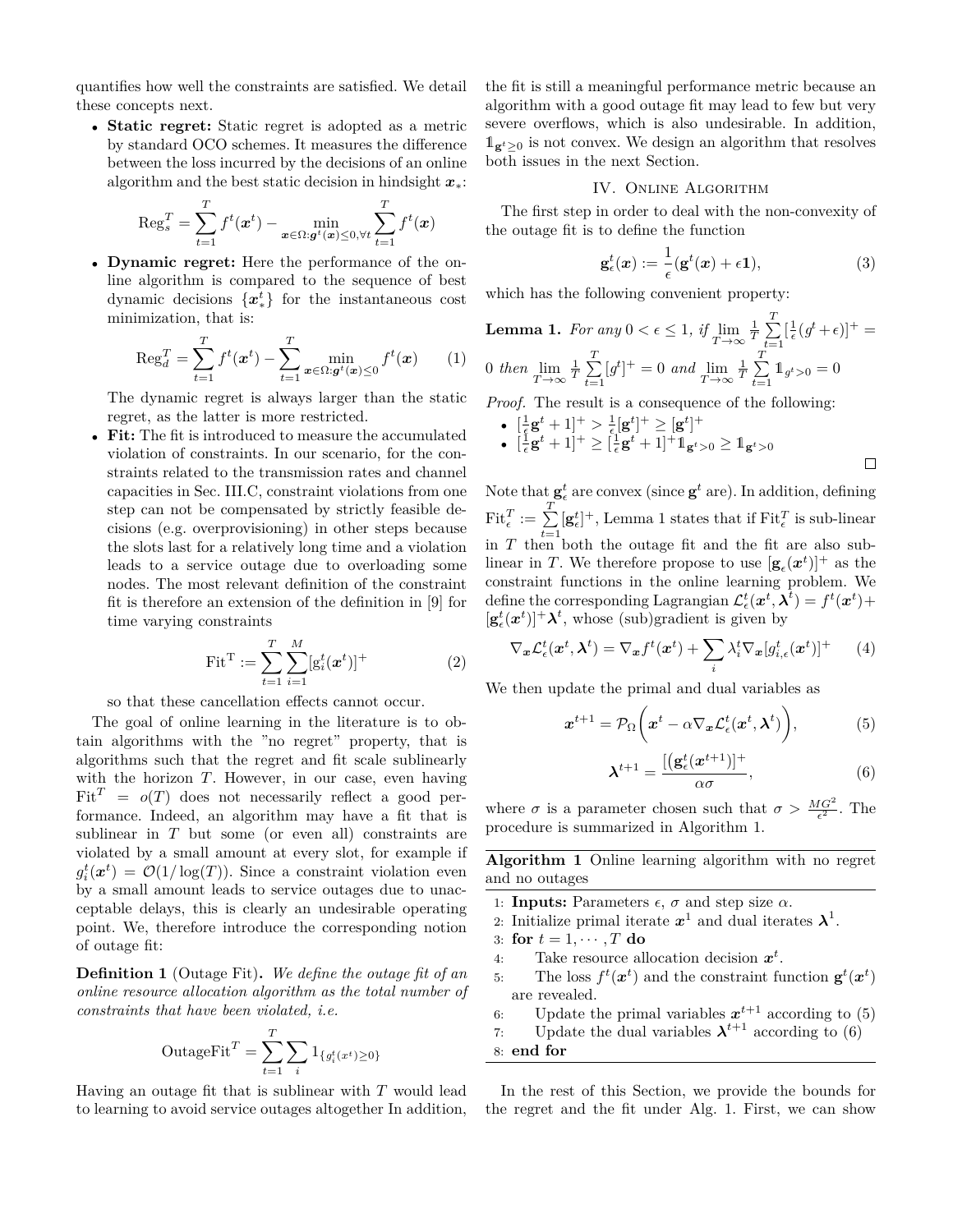that if the incoming computation demands are bounded the standard assumptions in the OCO literature, hold:

**Lemma 2.** *Assume the*  $d^t \leq d^{\max} < \infty$ *. Then:* 

- 1. For every t, the functions  $f^t(x)$  and  $g^t(x)$  are convex *and Lipschitz continuous.*
- 2. *Function*  $f^t(x)$  *is bounded over the set*  $\Omega$ *, and has bounded gradients meaning*  $|f^t(\mathbf{x})| \leq F$ ,  $\|\nabla f^t(\mathbf{x})\| \leq$ *G* and  $\max_n ||\nabla g_n^t(\boldsymbol{x})|| \leq G$
- 3. *The radius of the convex set* Ω *is bounded; i.e.,*  $\|\boldsymbol{x} - \boldsymbol{y}\|$  ≤ *R*, ∀*x*, *y* ∈ Ω*.*

In addition, to provide bounds for the outage fit, we need an additional assumption, which is essentially a Slater condition on the constraints:

**Assumption 1.** *Define*  $\mathcal{E} := \{x \in \Omega \text{ such that } g_i^t(x) \leq$  $-\epsilon \ \forall i = 1, ..., M \ \forall t = 1..T$ *, Then, given T* and  $\epsilon$ ,  $\mathcal{E}$  *is not empty.*

The performance of Algorithm 1 can be then characterized as follows (proof omitted due to lack of space):

**Theorem 1.** *Suppose that the traffic is bounded, assumption A*1 *is satisfied and that resource allocation decisions are made according to Algorithm 1 with*  $\beta_{\epsilon} = (1 M\frac{(G+\epsilon)^2}{\epsilon^2\sigma}$  $\frac{d^2+\epsilon^2}{\epsilon^2\sigma}$ ). Then the dynamic regret is bounded as:

$$
\operatorname{Reg}_{d}^{T} \le \epsilon MCT + \frac{RV(\boldsymbol{x}_{*}^{1:T})}{\alpha} + \frac{R^{2}}{2\alpha} + \alpha \frac{(G+\epsilon)^{2}}{\epsilon^{2}}T,
$$

*where*  $V(x^{1:T}) = \frac{1}{2} \sum_{t=1}^{T} ||x^t_* - x^{t-1}_*||$  *is the accumulated variation of the per-slot minimizers in the definition of dynamic regret* (1)*. In addition the outage fit and the fit are bounded by:*

OutageFit<sup>T</sup> 
$$
\leq M \frac{T^{1/2}}{\beta_{\epsilon}} \sqrt{2\alpha \sigma FT + \frac{R^2}{2}\sigma + \alpha^2 \sigma \frac{(G+\epsilon)^2}{\epsilon^2}T}
$$
  
Fit<sup>T</sup>  $\leq \epsilon M \frac{T^{1/2}}{\beta_{\epsilon}} \sqrt{2\alpha \sigma FT + \frac{R^2}{2}\sigma + \alpha^2 \sigma \frac{(G+\epsilon)^2}{\epsilon^2}T}$ 

*Furthermore, if we choose*  $\alpha = \mathcal{O}(T^{-3/4})$ ,  $\epsilon = \mathcal{O}(T^{-1/4})$ and  $\sigma = \mathcal{O}(T^{1/2})$ , then by applying Algorithm 1 we obtain:

$$
\frac{\left| \text{Reg}_d^T = \mathcal{O}(\max\{T^{3/4}, T^{3/4}V(\boldsymbol{x}_*^{1:T})\}) \right| \text{Reg}_s^T = \mathcal{O}(T^{3/4})}{\left| \text{OutageFit}^T = \mathcal{O}(T^{7/8}) \right| \text{Fit}^T = \mathcal{O}(T^{5/8})}
$$

An online primal-dual algorithm with  $[\mathbf{g}^t(\boldsymbol{x}^t)]^+$  in the Lagrangian (therefore no guarantees on service outages) would have regret and constraint fit  $(2)$  in the order or  $\mathcal{O}(\sqrt{T})$  and  $\mathcal{O}(T^{3/4})$ , respectively. Therefore, introducing the outage fit constraint makes the regret of our proposed algorithm scale worse with  $T$ , while the fit scales better. This is natural since the constraint here is more severe than (2). In addition, note that in order to obtain a sublinear regret,  $\epsilon$  must be set as a function of *T*. For long horizons *T* this would mean that  $\epsilon$  would be small, so, in practice, Assumption 1 would be satisfied.

### V. Numerical experiments

In this section we test the performances of the proposed algorithm based on a real dataset published as Open Data by Telecom Italia in 2014 [15]: The area of Milan was composed of a grid overlay of 10000 squares. For each square, the dataset contains mobile users' activities such as Internet data connectivity from November 1st, 2013 to January 1st, 2014 [16]. The dataset was created with a temporal aggregation of time slots of ten minutes. We take 2 squares as two locations. We generate from this dataset the demand in each location at each time slot, as shown in Fig.  $4(a)$ . We suppose that there are 2 BSs and 2 ESs. The delay of the transmission path from BS *b* to the cloud  $(d_{b,c}^t)$  is chosen randomly between 1 and 5 ( $d_{n,c}^t$  is chosen similarly). The parameters that capture interference and noise  $(\alpha_{l,b}^t$  and  $\alpha_{b,n}^t)$  are chosen randomly between 1 and 10 at each time slot. We fix  $b_w = 2$ . The optimal decisions are obtained using CVXPY [17]. We compare Algorithm 1 with three algorithms from the literature: the algorithm proposed by Yuan and Lamperski [9] extended for time varying constraints, the algorithm proposed by Yu et al. [18] and the saddle-point method proposed by Chen and Giannakis [19] modified to use full gradient knowledge instead of bandit feedback.

Figs. 2(a) and 2(b) show the dynamic and the static regret divided by *T*. The static regret is sub-linear since  $\lim_{T \to \infty} \frac{\text{Reg}^T}{T} = 0$  as shown in Fig. 2(b). For this setting, the dynamic regret is linear as we have  $\lim_{T \to \infty} \frac{\text{Reg}_{d}^{T}}{T} \approx$ 1*.*1, this is because the dynamic regret is proportional to the accumulated variation  $\mathbf{V}(\boldsymbol{x}_{1:T}^*)$  presented in Fig. 4(b), and since  $\mathbf{V}(\boldsymbol{x}_{1:T}^*)$  is linear then the dynamic regret is also linear. The difference between the static and dynamic regret is shown in Fig.  $2(c)$ . That difference is equal to the cost function of the static benchmark minus the cost function of the dynamic benchmark. After  $T = 85$ , the difference becomes more important as we have a peak in demand at  $T = 85$  so the static benchmark will generate a very high cost function after that point. Figure 3 shows the fit and the outage fit. We can observe that Algorithm 1 outperforms the other algorithms in terms of fit and outage fit, as well as that both metrics are sub-linear except for the time interval  $[85 - 90]$  for the fit and  $[40 - 90]$  for the outage fit. This can be explained as follows: when taking the action  $x^t$  at time slot  $t$ , the algorithm does not know neither  $d_l^t$  nor the cost and constrains functions; and has to estimate the optimal decision  $x^t_*$  based on the history  $d^1 \ldots d^{t-1}$ ,  $f^1 \ldots f^{t-1}$  and  $\mathbf{g}^1 \ldots \mathbf{g}^{t-1}$ . This may not be helpful when the demands and those functions deviate from the past at constant speed at least. Therefore an online algorithm cannot track well the benchmark sequence.

Compared to the baselines, Algorithm 1 may slightly increase the regret but it greatly ameliorates constraint violations. Specifically, we can see from Fig. 3(b) that the outage fit is almost half while the regret remains very close. The numerical results illustrate that the proposed